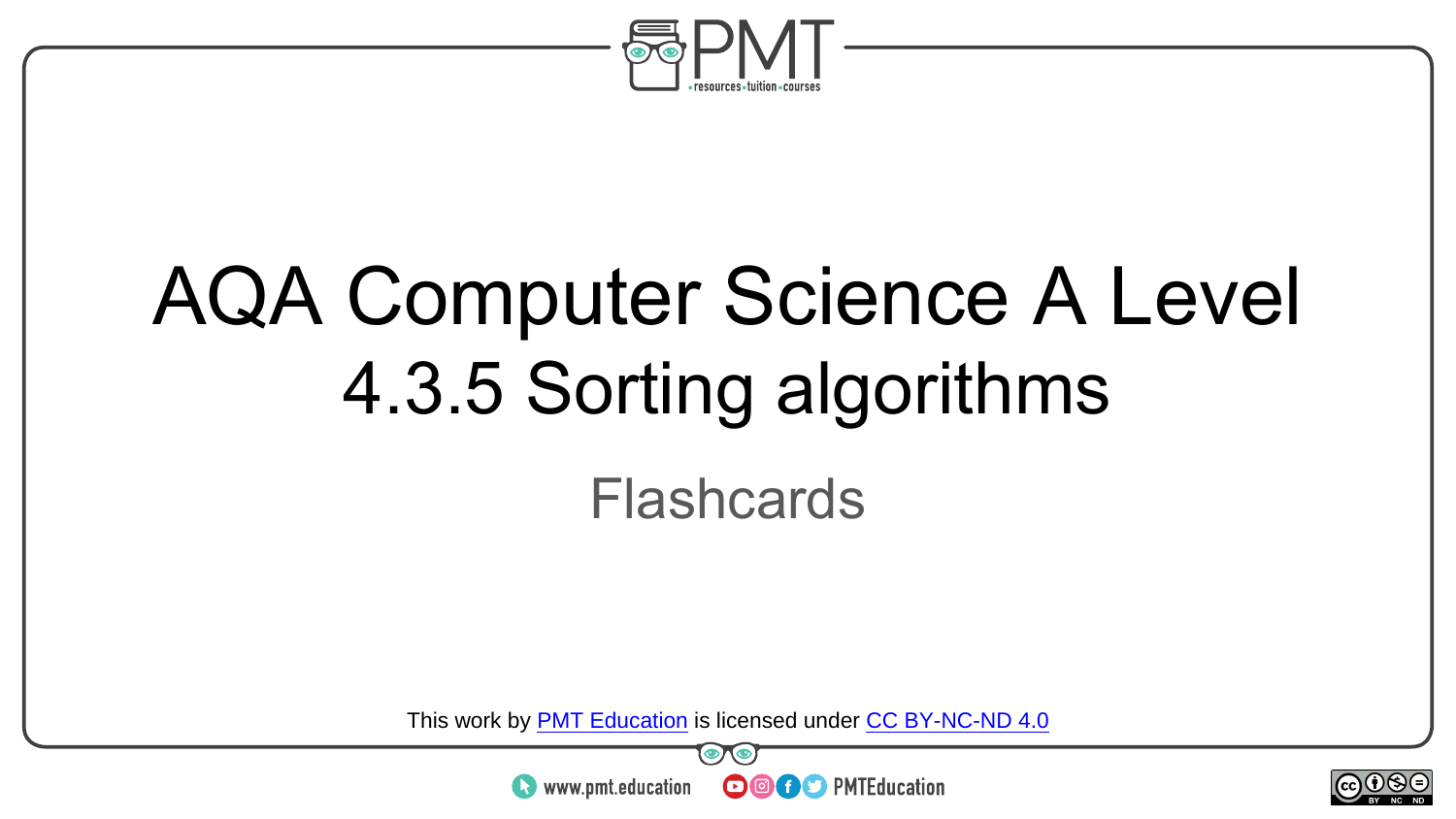

## Which sorting algorithm is most time efficient: bubble sort or merge sort?



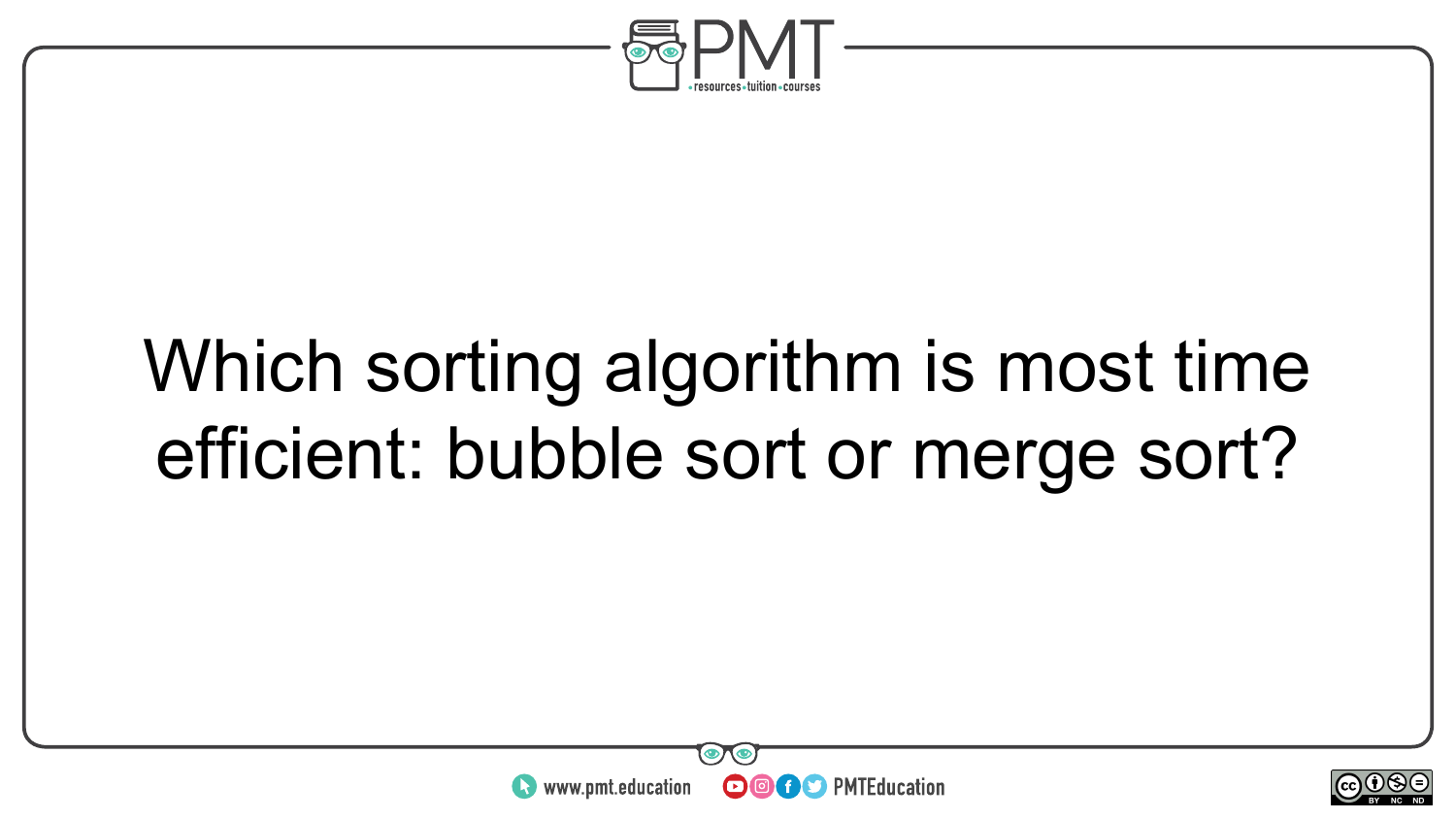

#### Which sorting algorithm is most time efficient: bubble sort or merge sort?

### Merge sort



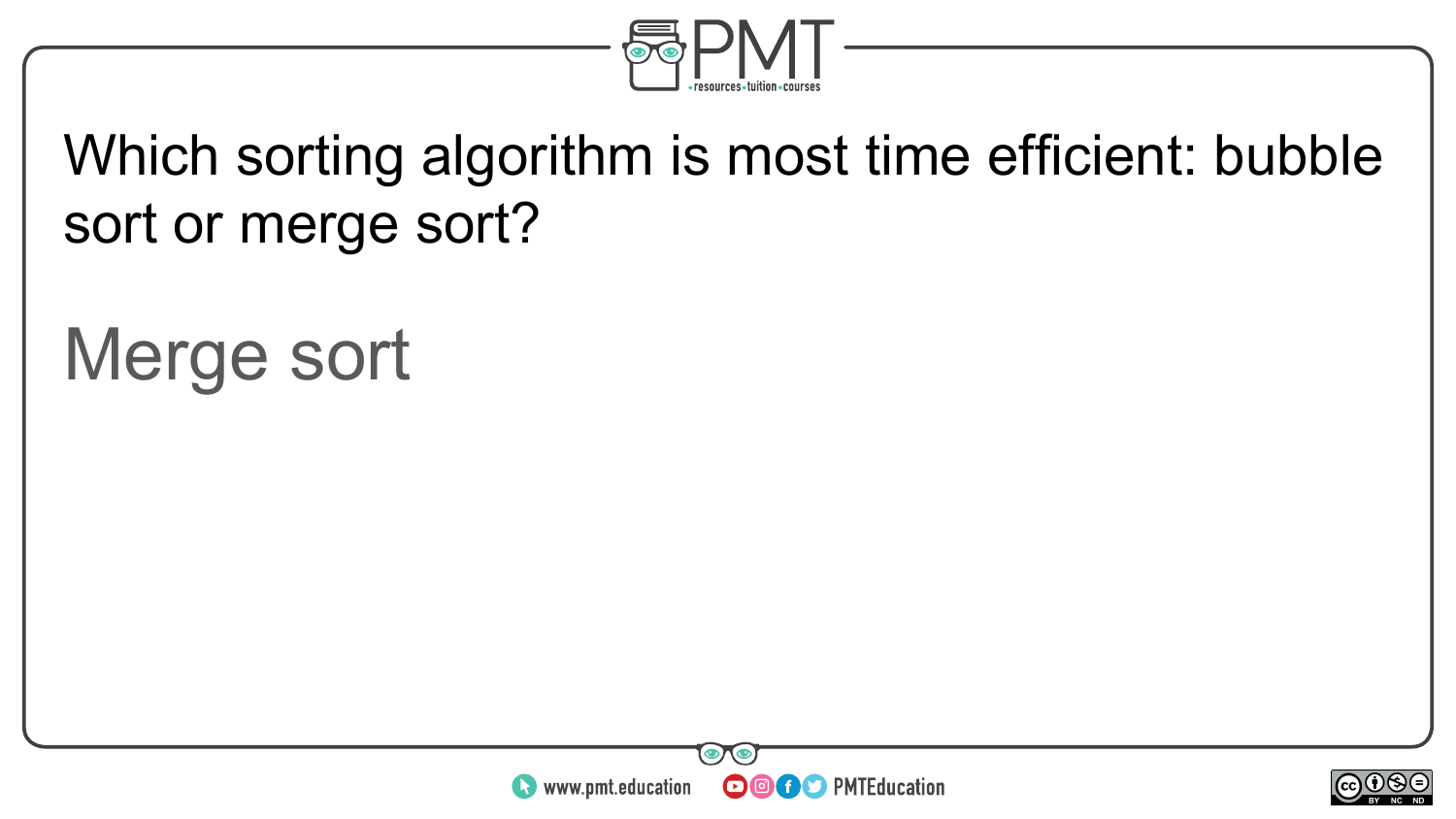

## Which sorting algorithm is an example of a "divide and conquer" algorithm?



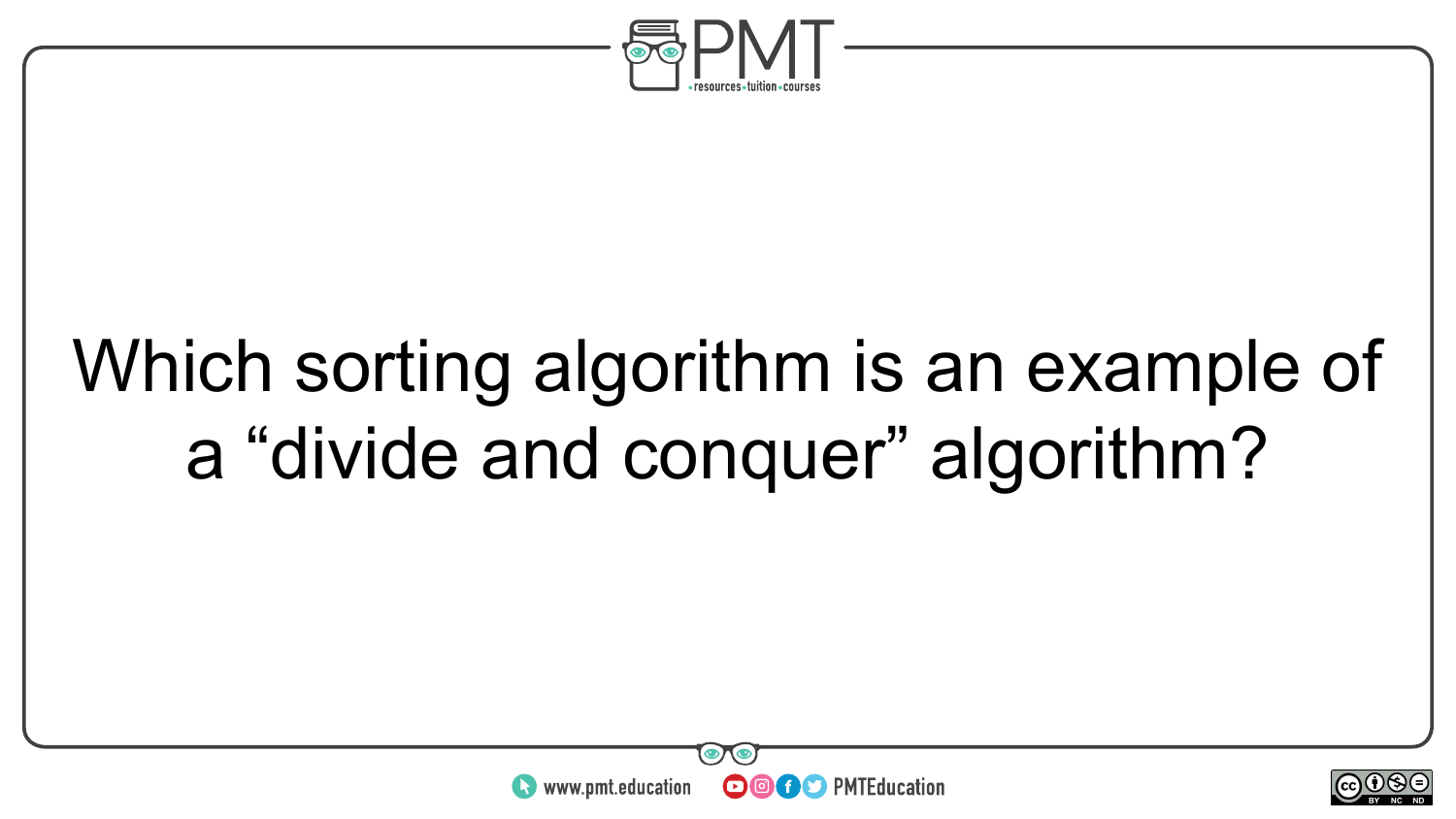

#### Which sorting algorithm is an example of a "divide and conquer" algorithm?

#### Merge sort



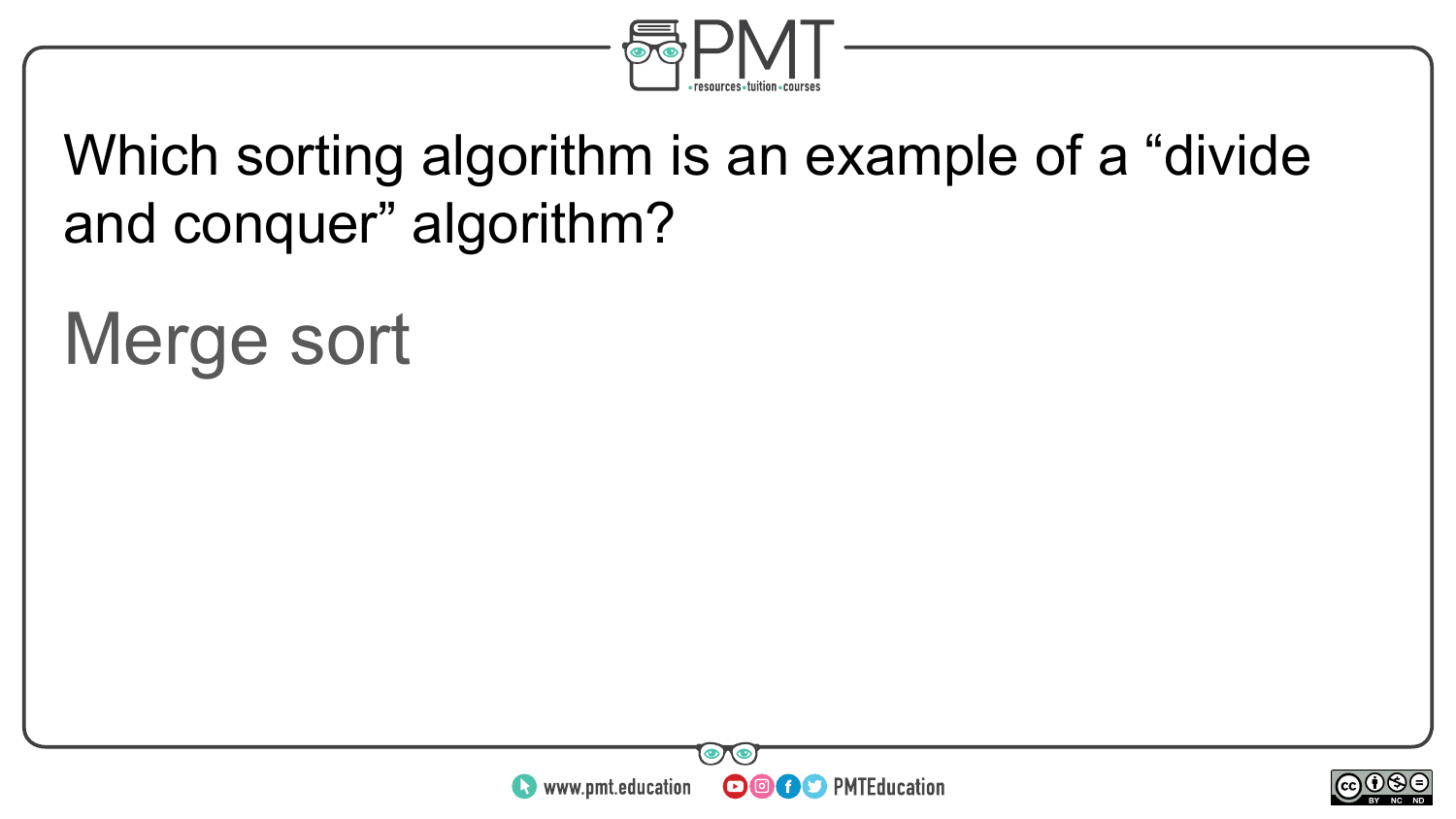

# What is the time complexity of the bubble sort algorithm?



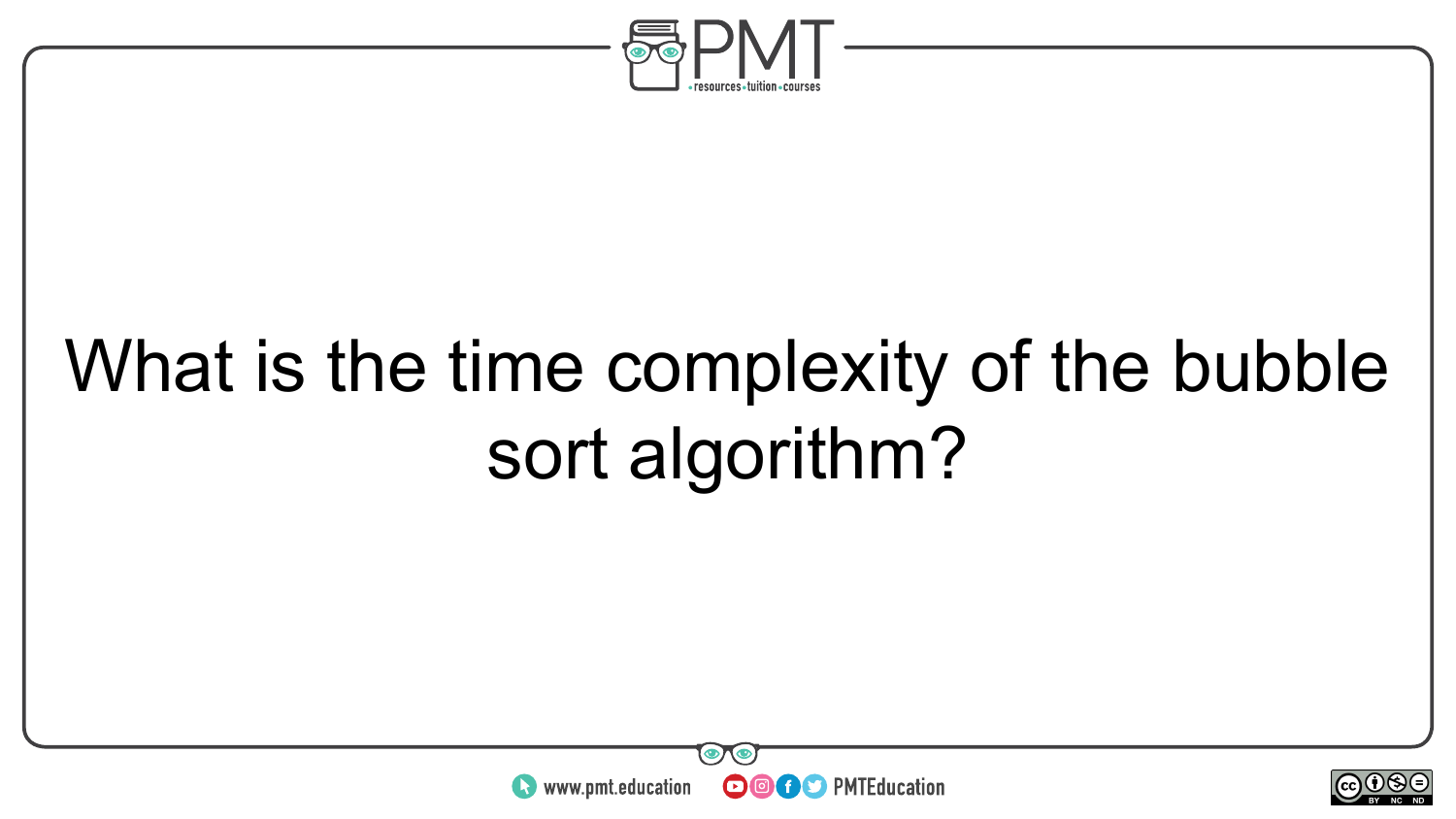

#### What is the time complexity of the bubble sort algorithm?





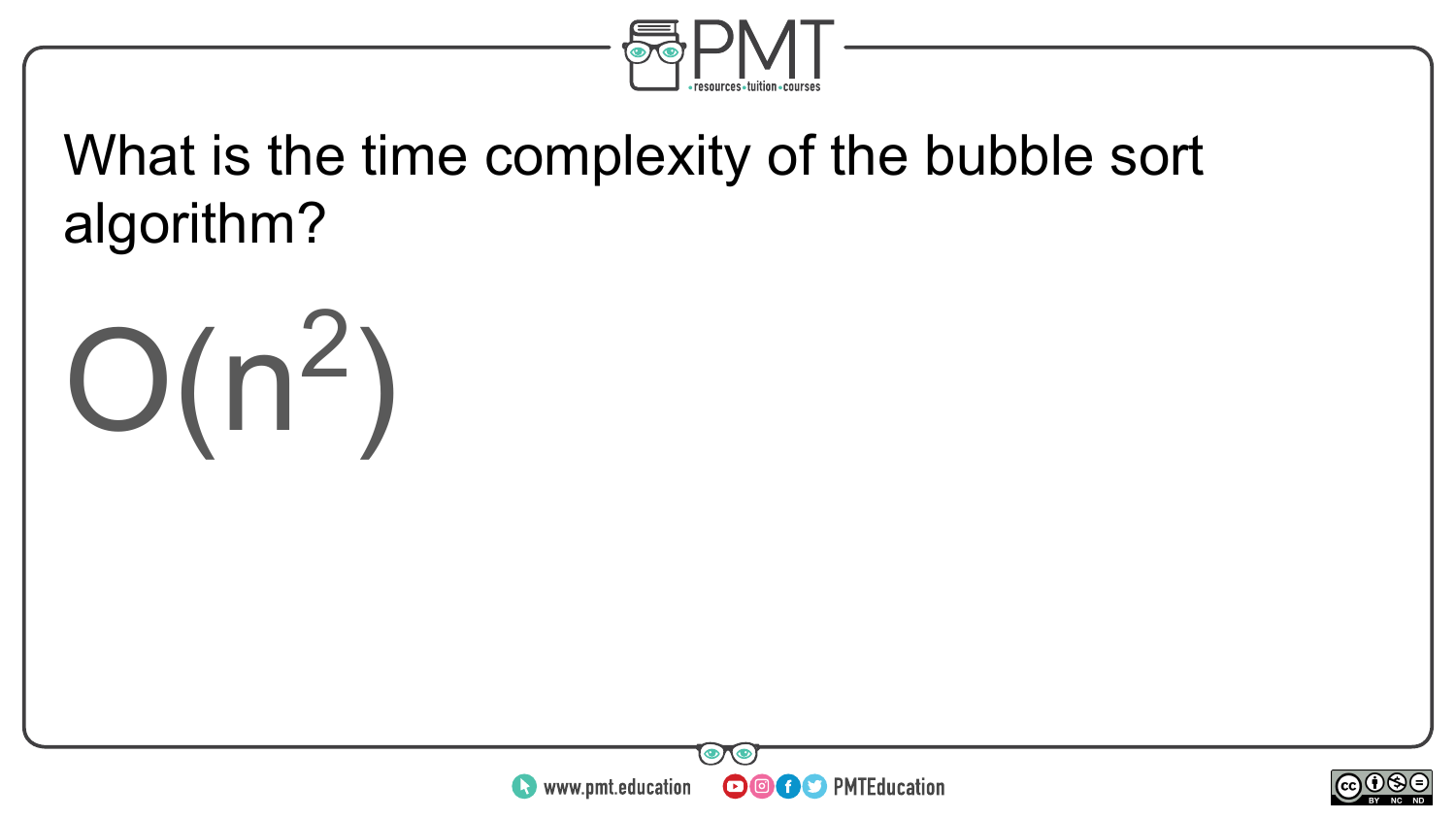

# What is the time complexity of the merge sort algorithm?



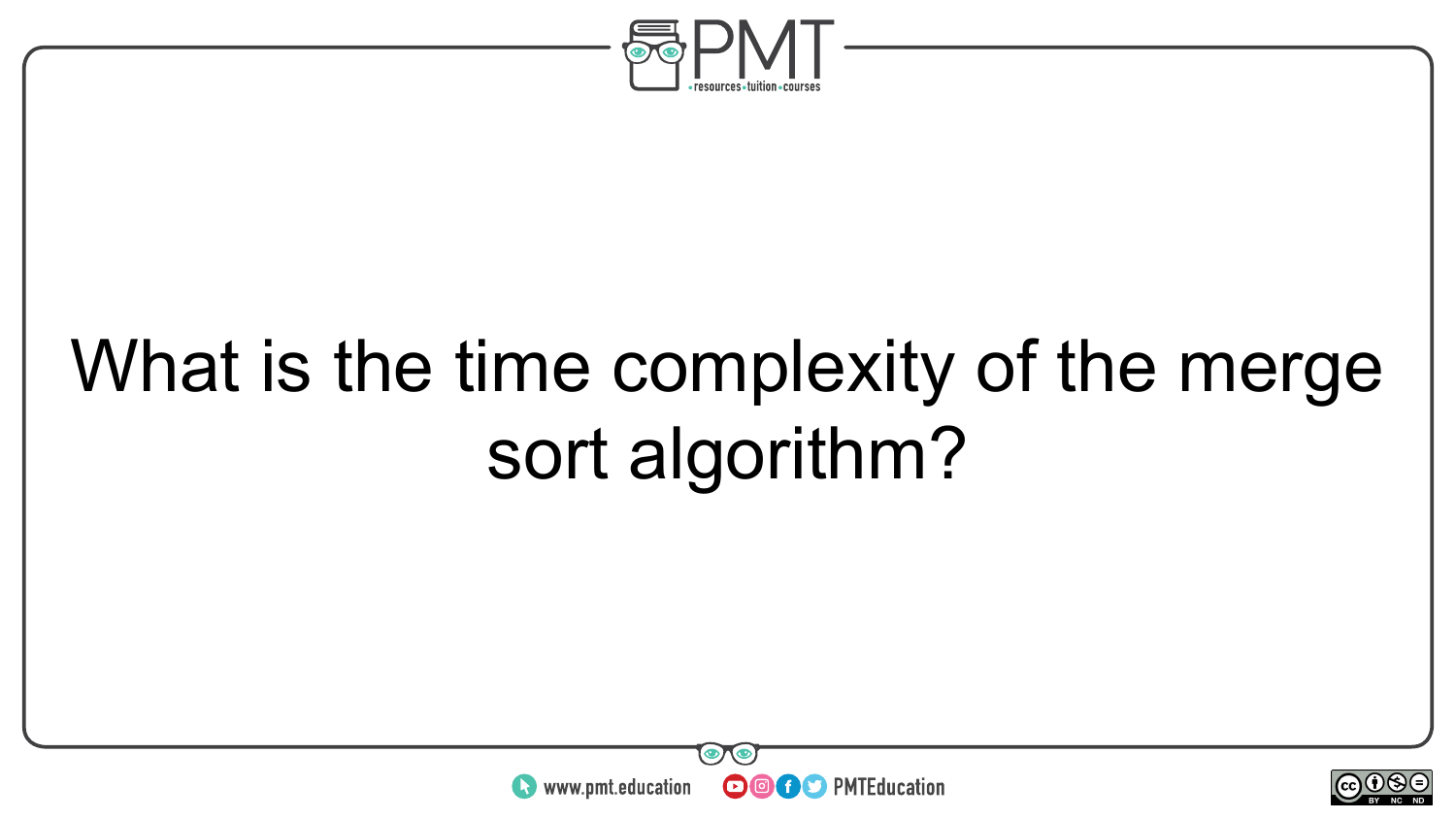

#### What is the time complexity of the merge sort algorithm?

# O(nlogn)



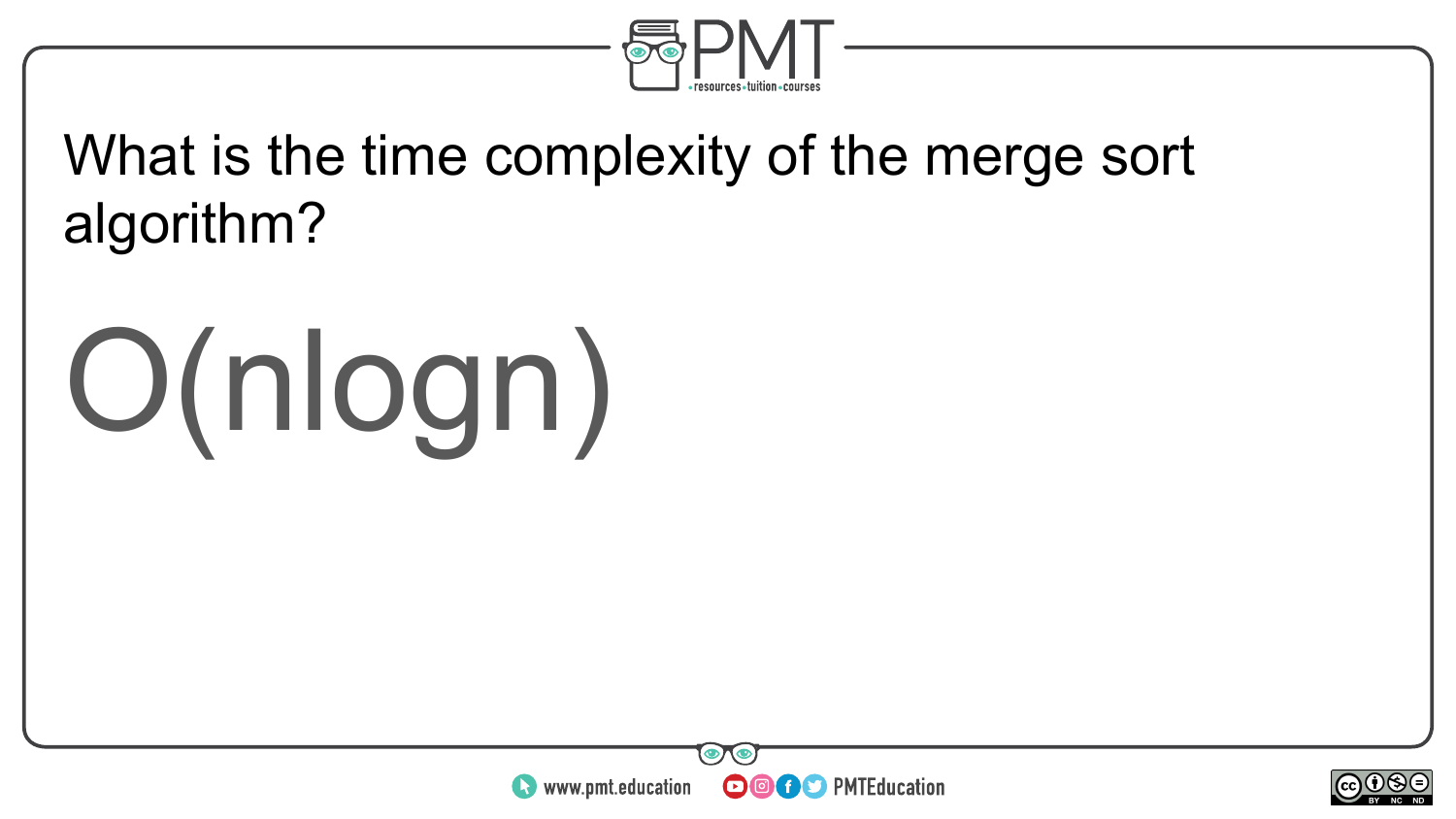

## Sort this array into ascending order using the bubble sort algorithm

#### 4 3 5 7 6



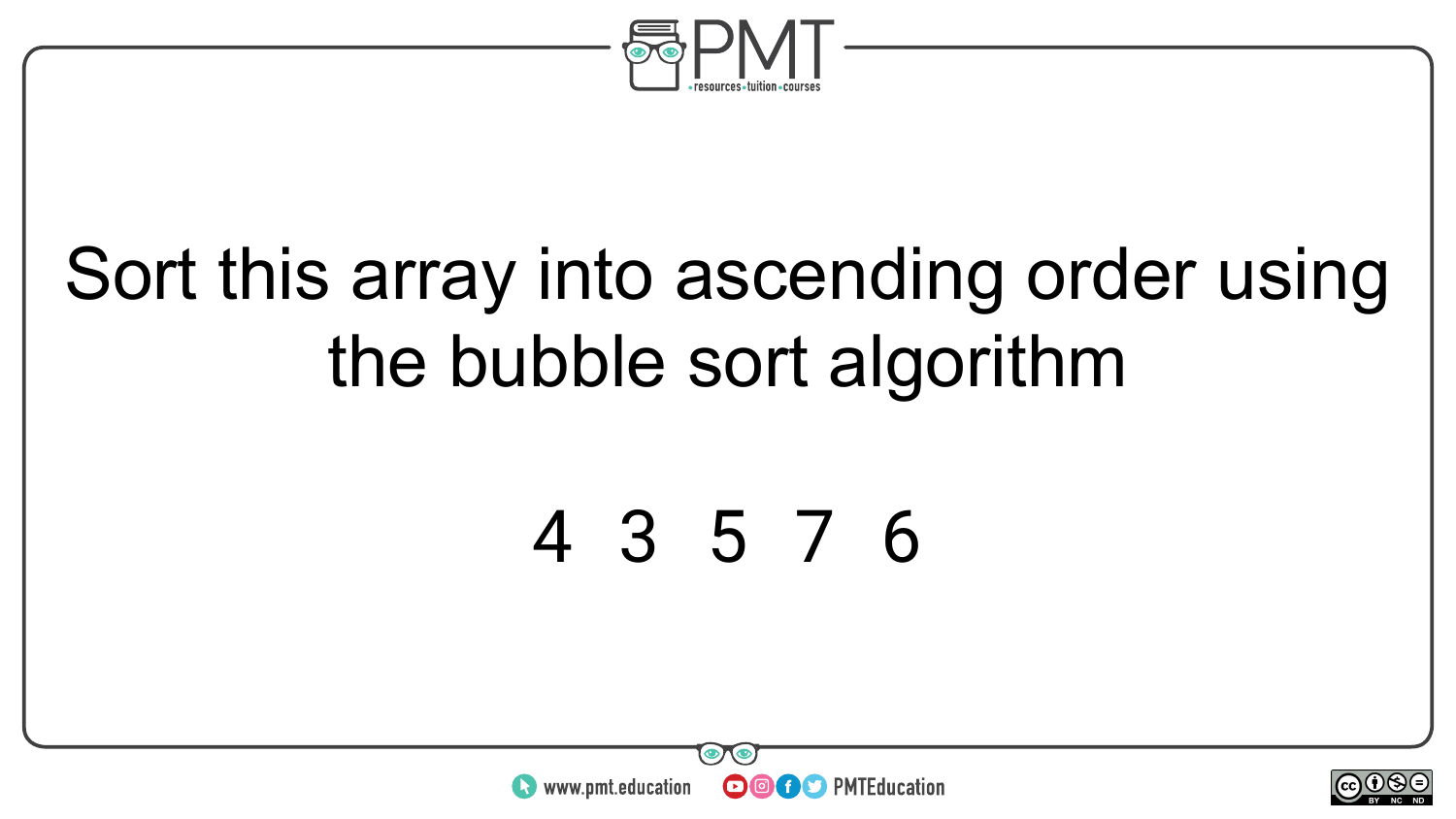

#### Sort the array into ascending order using the bubble sort algorithm



®)

**OOOO** PMTEducation



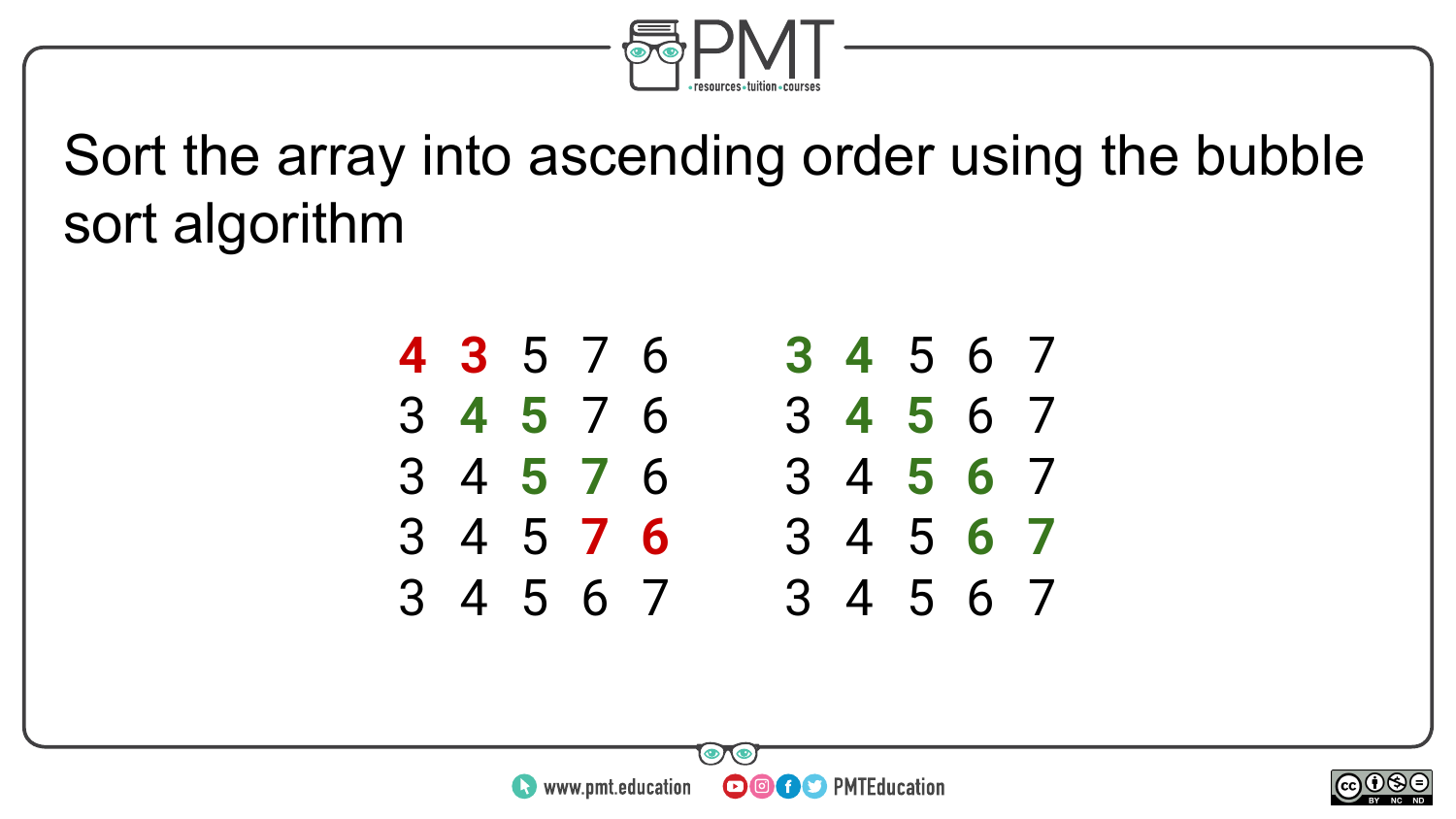

## Sort this array into ascending order using the merge sort algorithm

## Tom Sue Jack Bill Ada